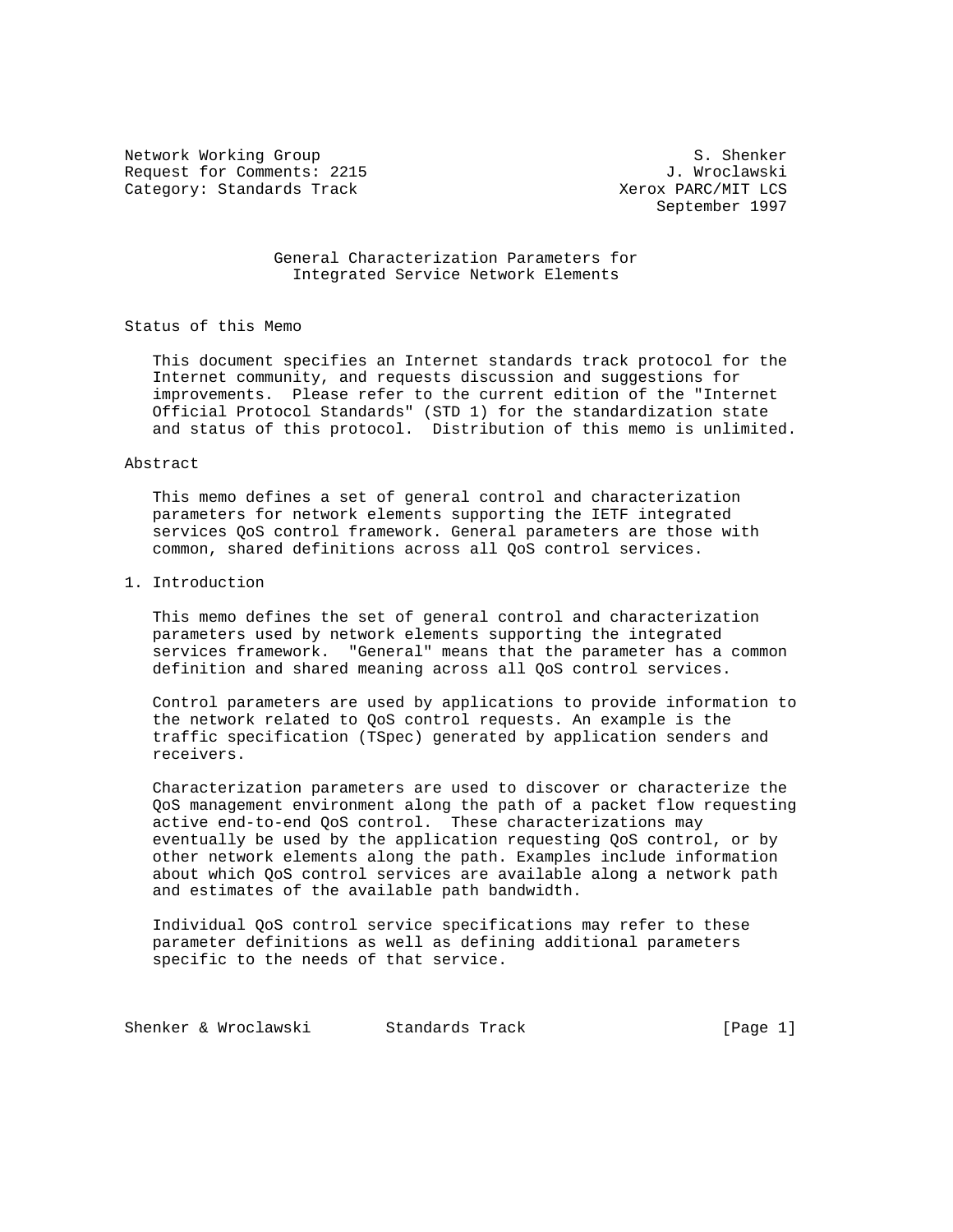Parameters are assigned machine-oriented ID's using a method described in [RFC 2216] and summarized here. These ID's may be used within protocol messages (e.g., as described in [RFC 2210]) or management interfaces to describe the parameter values present. Each parameter ID is composed from two numerical fields, one identifying the service associated with the parameter (the <service\_number>), and the other (the <parameter\_number>) identifying the parameter itself. Because the definitions of the parameters defined in this note are common to all QoS control services, the <parameter\_number> values for the parameters defined here are assigned from the "general parameters" range (1 - 127).

NOTE: <parameter\_numbers> in the range 128 - 254 name parameters with definitions specific to a particular QoS control service. In contrast to the general parameters described here, it is necessary to consider both the <service\_number> and <parameter\_number> to determine the meaning of the parameter.

 Service number 1 is reserved for use as described in Section 2 of this note. Service numbers 2 through 254 will be allocated to individual QoS control services. Currently, Guaranteed service [RFC 2212] is allocated number 2, and Controlled-load service [RFC 2211] is allocated number 5.

In this note, the textual form

## <service\_number, parameter\_number>

 is used to write a service\_number, parameter\_number pair. The range of possible of service\_number and parameter\_number values specified in [RFC 2216] allow the parameter ID to directly form the tail portion of a MIB object ID representing the parameter. This simplifies the task of making parameter values available to network management applications.

 The definition of each parameter used to characterize a path through the network describes two types of values; local and composed. A Local value gives information about a single network element. Composed values reflect the running composition of local values along a path, specified by some composition rule. Each parameter definition specifies the composition rule for that parameter. The composition rule tells how to combine an incoming composed value (from the already-traversed portion of the path) and the local value, to give a new composed value which is passed to the next network element in the path. Note that the composition may proceed either

Shenker & Wroclawski Standards Track [Page 2]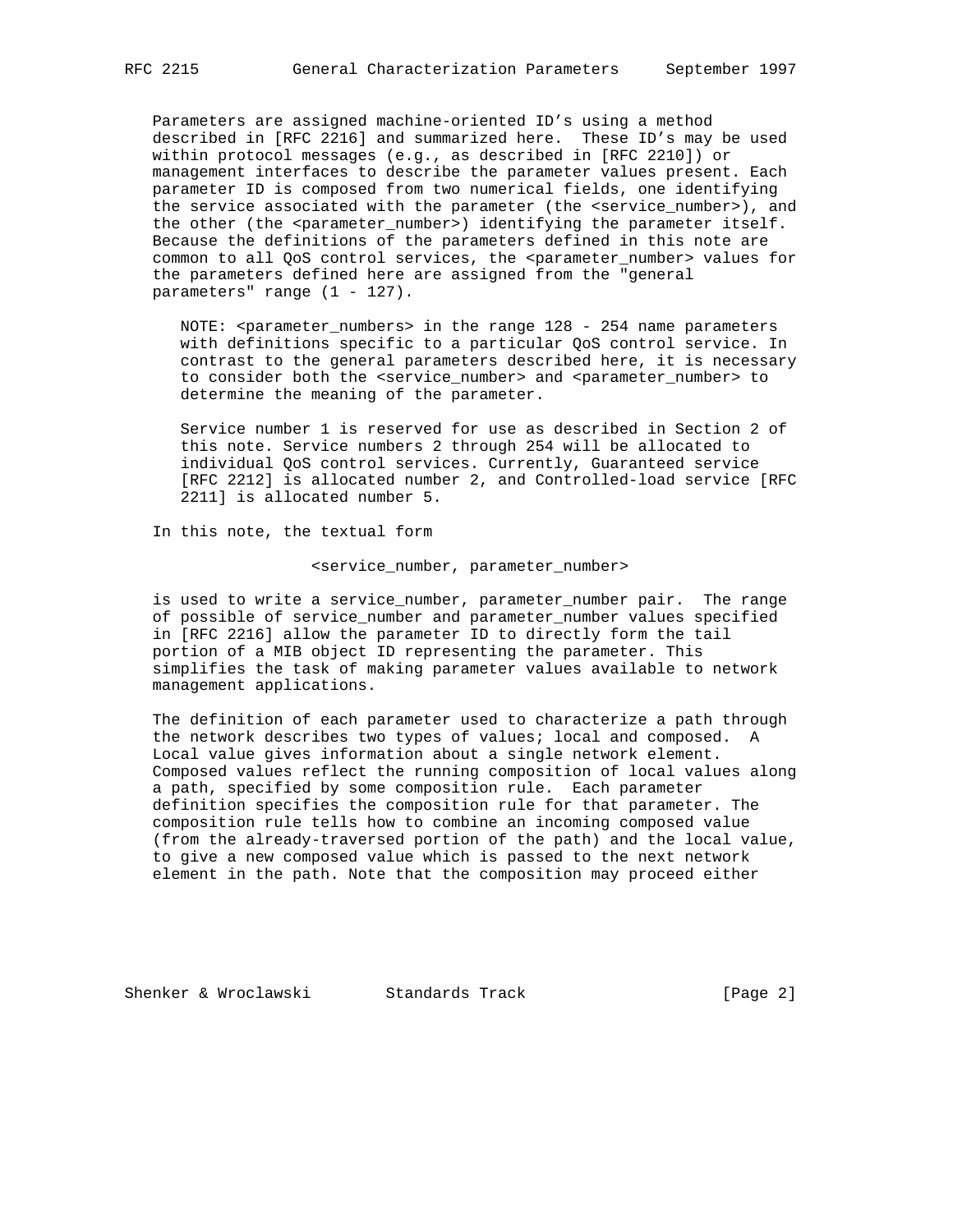downstream, toward the receiver(s), or upstream, toward the sender. Each parameter may give only one definition for the local value, but may potentially give more than one definition for composition rules and composed values. This is because it may be useful to compose the same local value several times following different composition rules.

 Because characterization parameters are used to compute the properties of a specific path through the internetwork, all characterization parameter definitions are conceptually "per-next hop", as opposed to "per interface" or "per network element". In cases where the network element is (or is controlling) a shared media or large-cloud subnet, the element may need to provide different values for different next-hops within the cloud. In practice, it may be appropriate for vendors to choose and document a tolerance range, such that if all next-hop values are within the tolerance range only a single value need be stored and provided.

 Local and composed characterization parameter values have distinct ID's so that a network management entity can examine the value of either a local or path-composed parameter at any point within the network.

 Each parameter definition includes a description of the minimal properties, such as range and precision, required of any wire representation of that parameter's values. Each definition also includes an XDR [RFC 1832] description of the parameter, describing an appropriate external (wire) data representation for the parameter's values. This dual definition is intended to encourage a common wire representation format whenever possible, while still allowing other representations when required by the specific circumstances (e.g., ASN.1 within SNMP).

 The message formats specified in [RFC 2210] for use with the RSVP setup protocol use the XDR data representation parameters.

 All of the parameters described in this note are mandatory, in the sense that a network element claiming to support integrated service must recognize arriving values in setup and management protocol messages, process them correctly, and export a reasonable value in response. For some parameters, the specification requires that the network element compute and export an \*accurate\* local value. For other parameters, it is acceptable for the network element to indicate that it cannot compute and export an accurate local value. The definition of these parameters provides a reserved value which indicates "indeterminate" or "invalid". This value signals that an element cannot process the parameter accurately, and consequently that the result of the end-to-end composition is also questionable.

Shenker & Wroclawski Standards Track [Page 3]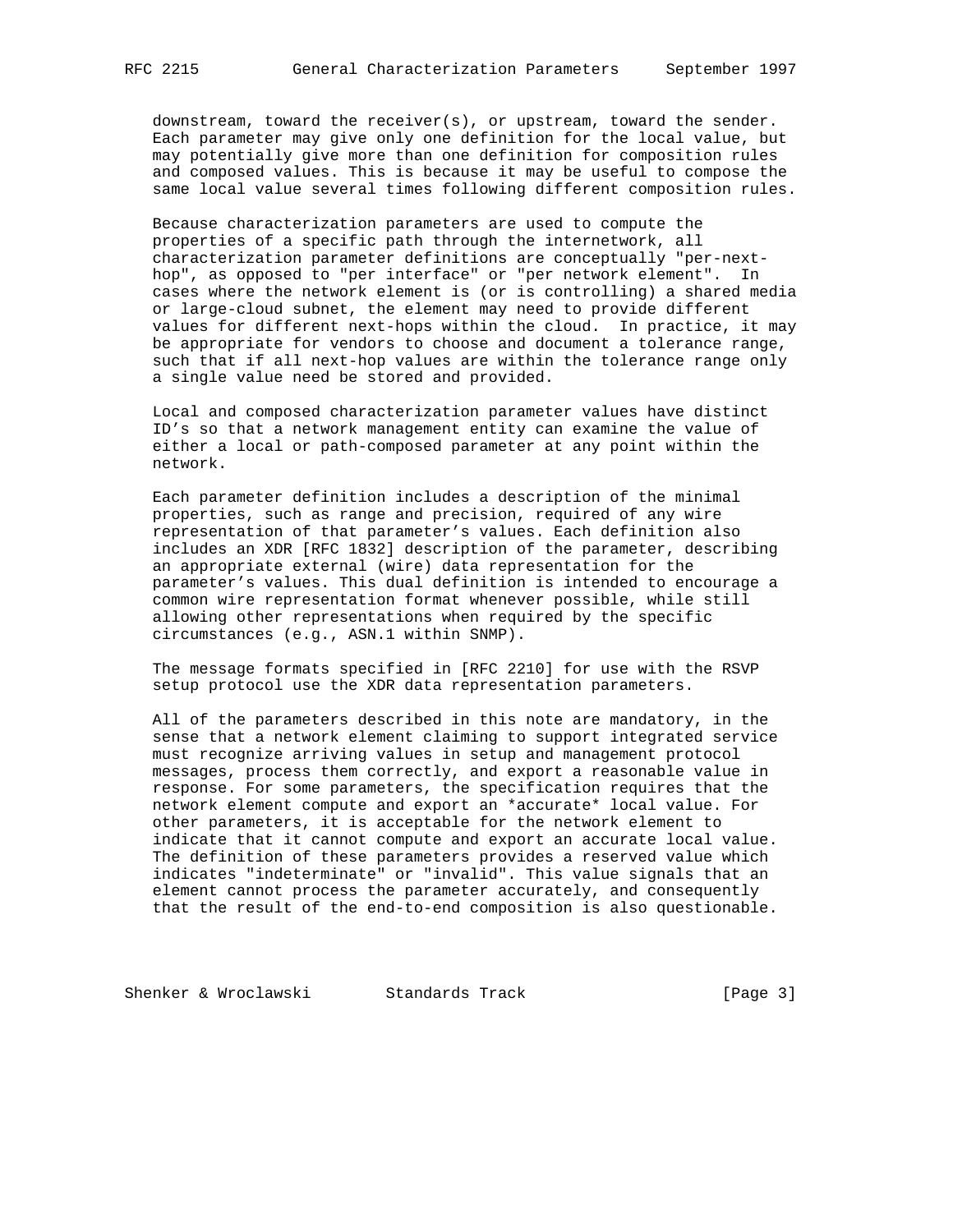NOTE (temporary): Previous versions of this and the RSVP use document used both the reserved-value approach and a separate INVALID flag to record this fact. Now, the reserved-value approach is used exclusively. This is so that any protocol which retrieves a parameter value, including SNMP, can carry the invalid indication without needing a separate flag. The INVALID flag remains in the RSVP message format but is reserved for use only with a possible future service-composition scheme.

# 2. Default and Service-Specific Values for General Parameters

 General parameters have a common \*definition\* across all QoS control services. Frequently, the same \*value\* of a general parameter will be correct for all QoS control services offered by a network element. In this circumstance, there is no need to export a separate copy of the value for each QoS control service; instead the node can export one number which applies to all supported services.

 A general parameter value which applies to all services supported at a network node is called a default or global value. For example, if all of the QoS control services provided at a node support the same maximum packet size, the node may export a single default value for the PATH\_MTU parameter described in Section 3, rather than providing a separate copy of the value for each QoS control service. In the common case, this reduces both message size and processing overhead for the setup protocol.

 Occasionally an individual service needs to report a value differing from the default value for a particular general parameter. For example, if the implementation of Guaranteed Service [RFC 2212] at a router is restricted by scheduler or hardware considerations to a maximum packet size smaller than supported by the router's best effort forwarding path, the implementation may wish to export a "service-specific" value of the PATH\_MTU parameter so that applications using the Guaranteed service will function correctly.

 In the example above, the router might supply a value of 1500 for the default PATH\_MTU parameter, and a value of 250 for the PATH\_MTU parameter applying to guaranteed service. In this case, the setup protocol providing path characterization carries (and delivers to the application) both a value for Guaranteed service and a value for other services.

 The distinction between default and service-specific parameter values makes no sense for non-general parameters (those defined by a specific QoS control service, rather than this note), because both the definition and value of the parameter are always specific to the particular service.

Shenker & Wroclawski Standards Track [Page 4]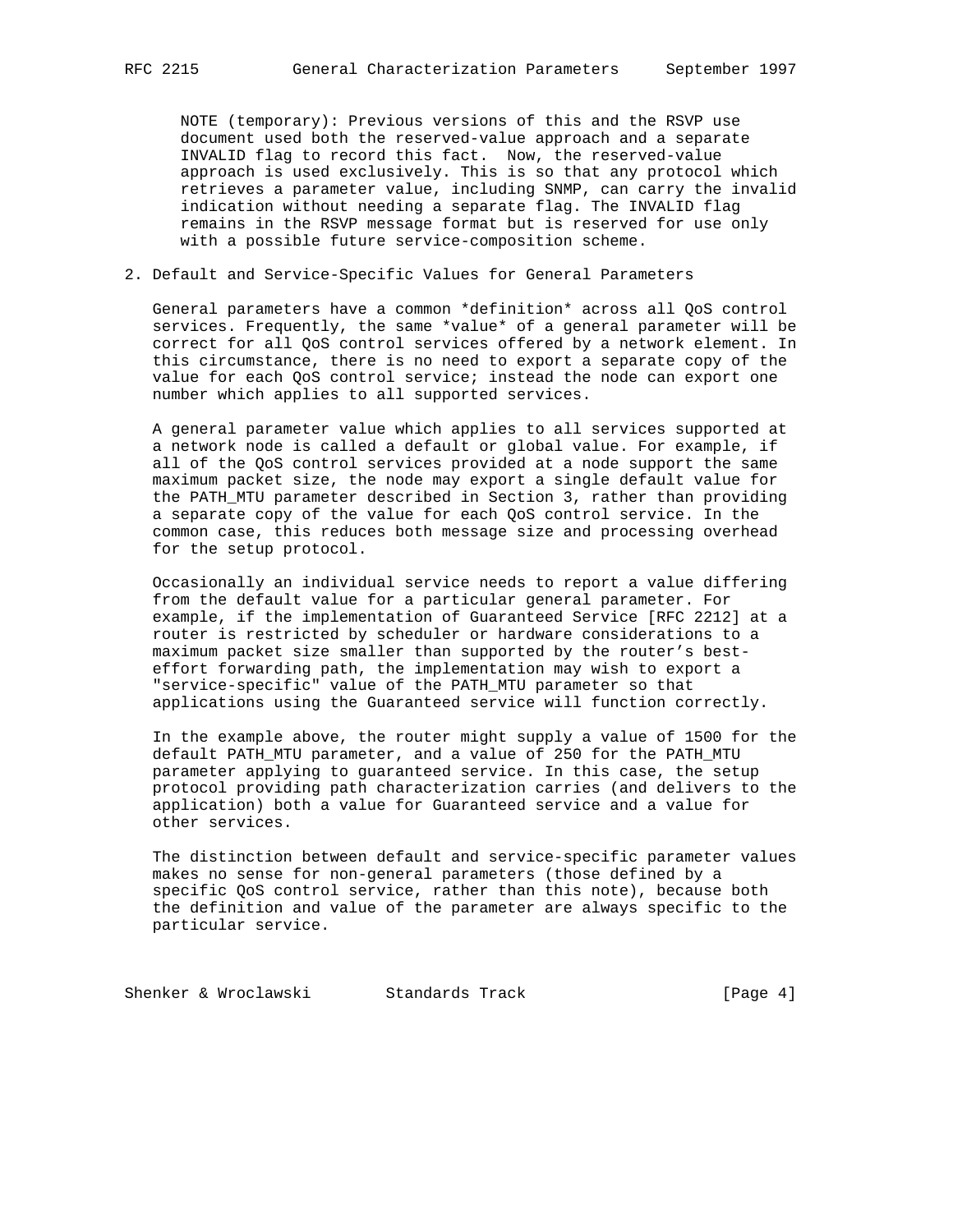The distinction between default and service-specific values for general parameters is reflected in the parameter ID name space. This allows network nodes, setup protocols, and network management tools to distinguish default from service-specific values, and to determine which service a service-specific parameter value is associated with.

 Service number 1 is used to indicate the default value. A parameter value identified by the ID:

<1, parameter\_number>

 is a default value, which applies to all services unless it is overridden by a service-specific value for the same parameter.

A parameter value identified by the ID:

<service\_number, parameter\_number>

 where service\_number is not equal to 1, is a service-specific value. It applies only to the service identified by service\_number.

 These service-specific values are also called override values. This is because when both service-specific and default values are present for a parameter, the service-specific value overrides the default value (for the service to which it applies). The rules for composing service-specific and global general parameters support this override capability. The basic rule is to use the service-specific value if it exists, and otherwise the global value.

 A complete summary of the characterization parameter composition process is given below. In this summary, the "arriving value" is the incompletely composed parameter value arriving from a neighbor node. The "local value" is the (global or service-specific) value made available by the local node. The "result" is the newly composed value to be sent to the next node on the data path.

 1. Examine the <service\_number, parameter\_number> pair associated with the arriving value. This information is conveyed by the setup protocol together with the arriving value.

 2. If the arriving value is for a parameter specific to a single service (this is true when the parameter\_number is larger than 128), compose the arriving value with the local value exported by the specified service, and pass the result to the next hop. In this case there is no need to consider global values, because the parameter itself is specific to just one service.

Shenker & Wroclawski Standards Track [Page 5]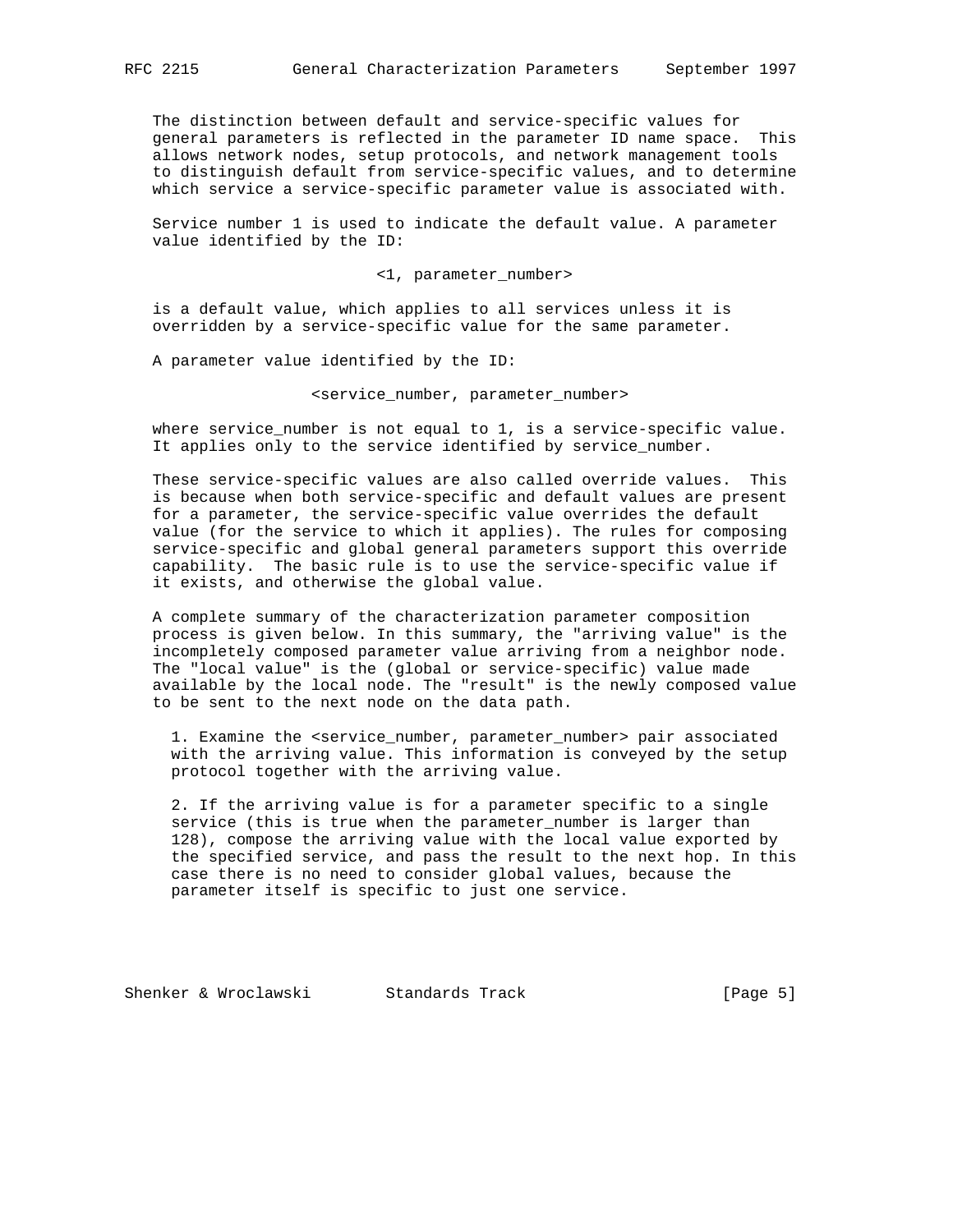3. If the arriving value is a service-specific value for a generally defined parameter (the parameter\_number is 127 or less, and the service\_number is other than 1), and the local implementation of that service also exports a service-specific value for the parameter, compose the service-specific arriving value and the service-specific local value of the parameter, and pass the result as a service-specific value to the next-hop node.

 4. If the arriving value is a service-specific value for a general parameter (the parameter\_number is 127 or less, and the service\_number is other than 1), and the local implementation of that service does \*not\* export a service-specific value, compose the service-specific arriving value with the global value for that parameter exported by the local node, and pass the result as a service-specific value to the next-hop node.

 5. If the arriving value is a global value for a general parameter (parameter\_number is 127 or less, and the service\_number is 1), and the local implementation of \*any\* service exports a service specific value for that general parameter, compose the arriving (global) value with the service-specific value for that parameter exported by the local service, and pass the result as a service specific value to the next-hop node. This will require adding a new data field to the message passed to the next hop, to hold the newly generated service-specific value. Repeat this process for each service that exports a service-specific value for the parameter.

 6. If the arriving value is a global value for a general parameter (the service\_number is 1, and the parameter\_number is 127 or less), compose the arriving (global) value with the global parameter value exported by the local node, and pass the result as a global (service 1) value to the next-hop node. This step is performed whether or not any service-specific values were generated and exported in step 5.

- 3. General Parameter Definitions
- 3.1 NON-IS\_HOP flag parameter

 This parameter provides information about the presence of network elements which do not implement QoS control services along the data path.

 The local value of the parameter is 1 if the network element does not implement the relevant QoS control service, or knows that there is a break in the chain of elements which implement the service. The local parameter is 0 otherwise. The local parameter is assigned parameter\_number 1.

Shenker & Wroclawski Standards Track [Page 6]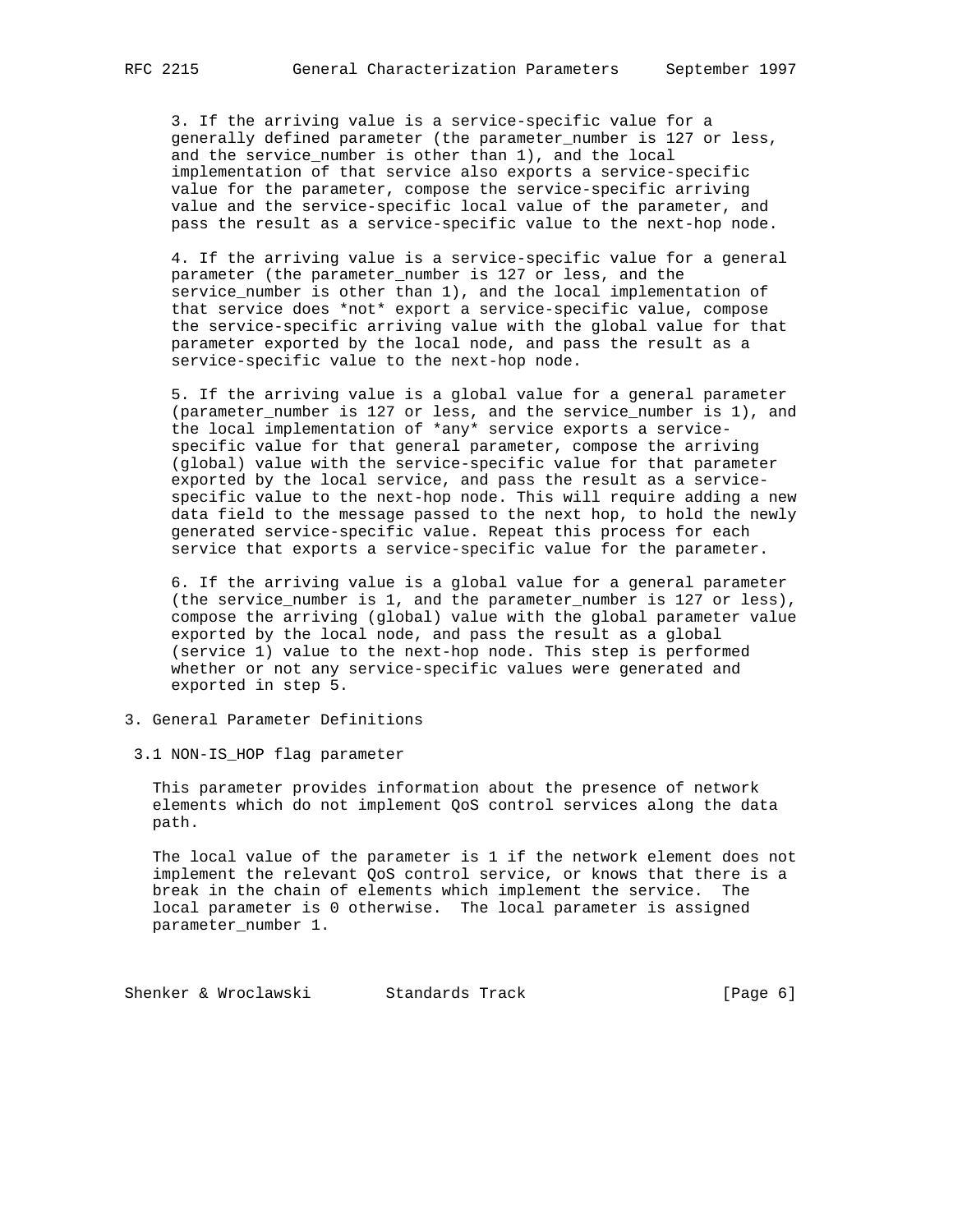The composition rule for this parameter is the OR function. A composed parameter value of 1 arriving at the endpoint of a path indicates that at least one point along the path does not offer the indicated QoS control service. The parameter\_number for the composed quantity is 2.

 The global NON\_IS\_HOP flag parameter thus has the ID <1,2>. If this flag is set, it indicates that one or more network elements along the application's data path does not support the integrated services framework at all. An example of such an element would be an IP router offering only best-effort packet delivery and not supporting any resource reservation requests.

 Obviously, a network element which does not support this specification will not know to set this flag. The actual responsibility for determining that a network node does not support integrated services may fall to the network element, the setup protocol, or a manual configuration operation and is dependent on implementation and usage. This calculation must be conservative. For example, a router sending packets into an IP tunnel must assume that the tunneled packets will not receive QoS control services unless it or the setup protocol can prove otherwise.

 Service-specific versions of the NON\_IS\_HOP flag indicate that one or more network elements along a path don't support the particular service. For example, the flag parameter identified by ID  $\langle 2, 2 \rangle$  being set indicates that some network element along the path does not support the Guaranteed service, though it might support another service such as Controlled-Load.

 If the global NON\_IS\_HOP flag <1,2> is set for a path, the receiver (network element or application) should consider the values of all other parameters defined in this specification, including service specific NON IS HOP flags, as possibly inaccurate. If a service specific NON\_IS\_HOP flag is set for a path, the receiver should consider the values of all other parameters associated with that service as possibly inaccurate.

 The NON\_IS\_HOP parameter may be represented in any form which can express boolean true and false. However, note that a network element must set this flag precisely when it does \*not\* fully understand the format or data representation of an arriving protocol message (because it does not support the specified service). Therefore, the data representation used for this parameter by setup and management protocols must allow the parameter value to be read and set even if the network element cannot otherwise parse the protocol message.

Shenker & Wroclawski Standards Track [Page 7]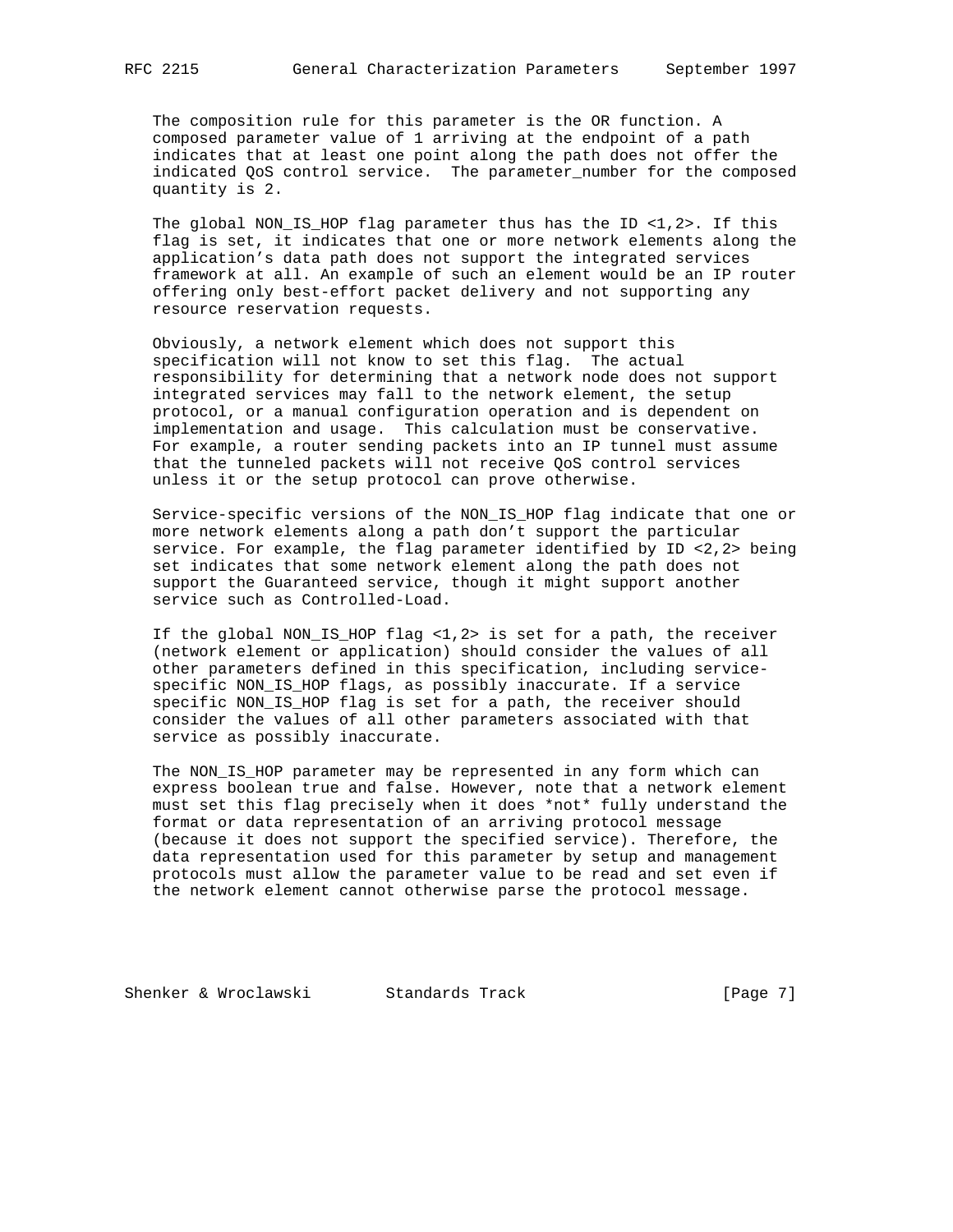An appropriate XDR description of this parameter is:

### bool NON\_IS\_HOP;

 However, the standard XDR data encoding for this description will not meet the requirement described above unless other restrictions are placed on message formats. An alternative data representation may be more appropriate.

 NOTE: The message format described for RSVP in [RFC 2210] carries this parameter as a single-bit flag, referred to as the "break bit".

## 3.2 NUMBER\_OF\_IS\_HOPS

 IS stands for "integrated services aware". An integrated services aware network element is one that conforms to the various requirements described in this and other referenced documents. The network element need not offer a specific service, but if it does it must support and characterize the service in conformance with the relevant specification, and if it does not it must correctly set the NON\_IS\_HOP flag parameter for the service. For completeness, the local parameter is assigned the parameter\_number 3.

 The composition rule for this parameter is to increment the counter by one at each IS-aware hop. This quantity, when composed end-to end, informs the endpoint of the number of integrated-services aware network elements traversed along the path. The parameter\_number for this composed parameter is 4.

 Values of the composed parameter will range from 1 to 255, limited by the bound on IP hop count.

The XDR representation of this parameter is:

unsigned int NUMBER\_OF\_IS\_HOPS;

## 3.3. AVAILABLE\_PATH\_BANDWIDTH

 This parameter provides information about the bandwidth available along the path followed by a data flow. The local parameter is an estimate of the bandwidth the network element has available for packets following the path. Computation of the value of this parameter should take into account all information available to the network element about the path, taking into consideration administrative and policy controls on bandwidth, as well as physical resources.

Shenker & Wroclawski Standards Track [Page 8]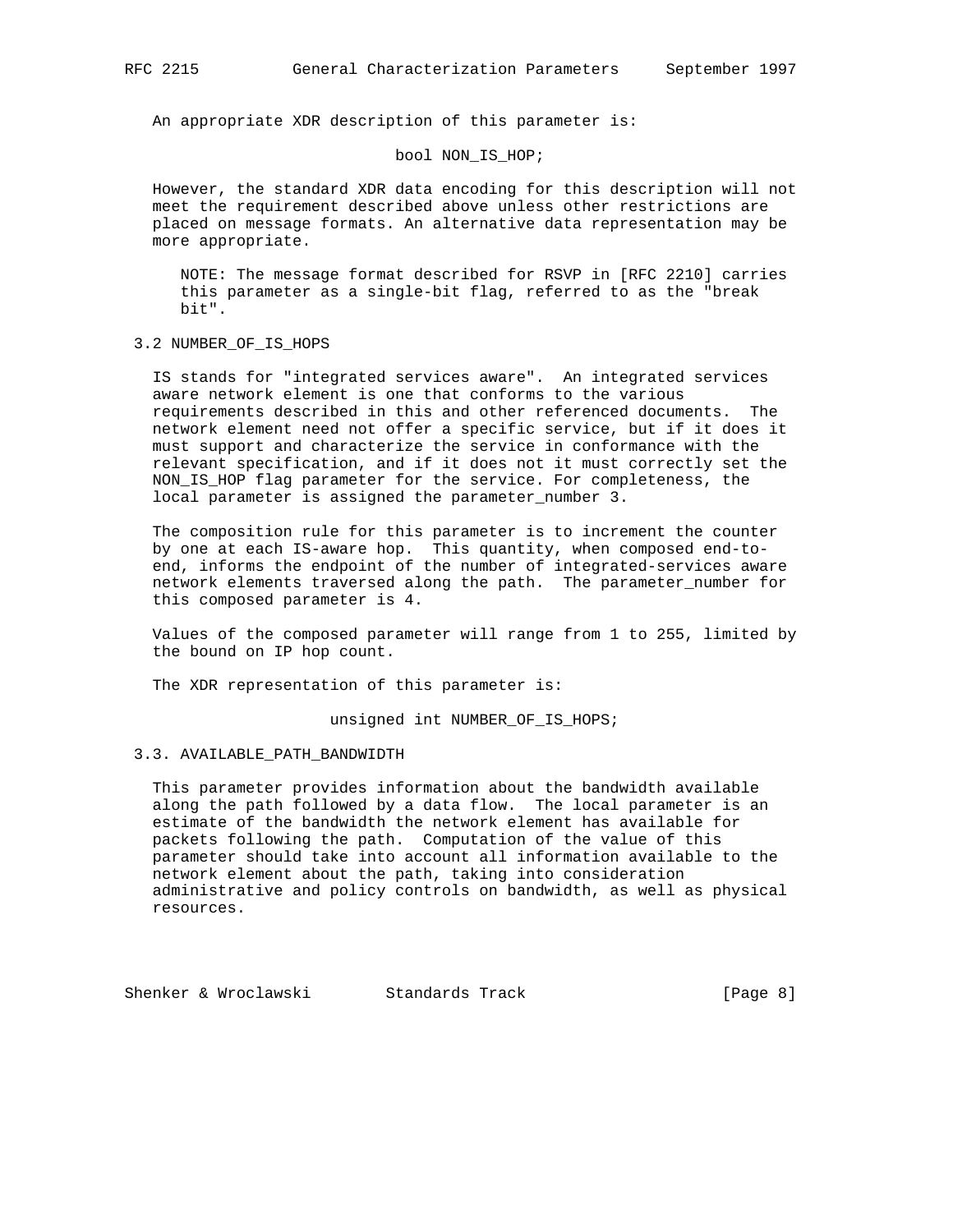NOTE: This parameter should reflect, as closely as possible, the actual bandwidth available to packets following a path. However, the bandwidth available may depend on a number of factors not known to the network element until a specific QoS request is in place, such as the destination(s) of the packet flow, the service to be requested by the flow, or external policy information associated with a reservation request. Because the parameter must in fact be provided before any specific QoS request is made, it is frequently difficult to provide the parameter accurately. In circumstances where the parameter cannot be provided accurately, the network element should make the best attempt possible, but it is acceptable to overestimate the available bandwidth by a significant amount.

 The parameter\_number for AVAILABLE\_PATH\_BANDWIDTH is 5. The global parameter <1, 5> is an estimate of the bandwidth available to any packet following the path, without consideration of which (if any) QoS control service the packets may be subject to.

 In cases where a particular service is administratively or technically restricted to a limited portion of the overall available bandwidth, the service module may wish to export an override parameter which specifies this smaller bandwidth value.

 The composition rule for this parameter is the MIN function. The composed value is the minimum of the network element's value and the previously composed value. This quantity, when composed end-to-end, informs the endpoint of the minimal bandwidth link along the path from sender to receiver. The parameter\_number for the composed minimal bandwidth along the path is 6.

 Values of this parameter are measured in bytes per second. The representation must be able to express values ranging from 1 byte per second to 40 terabytes per second, about what is believed to be the maximum theoretical bandwidth of a single strand of fiber.

 Particularly for large bandwidths, only the first few digits are significant, so the use of a floating point representation, accurate to at least 0.1%, is encouraged.

The XDR representation for this parameter is:

### float AVAILABLE\_PATH\_BANDWIDTH;

 For values of this parameter only valid non-negative floating point numbers are allowed. Negative numbers (including "negative zero"), infinities, and NAN's are not allowed.

Shenker & Wroclawski Standards Track (Page 9)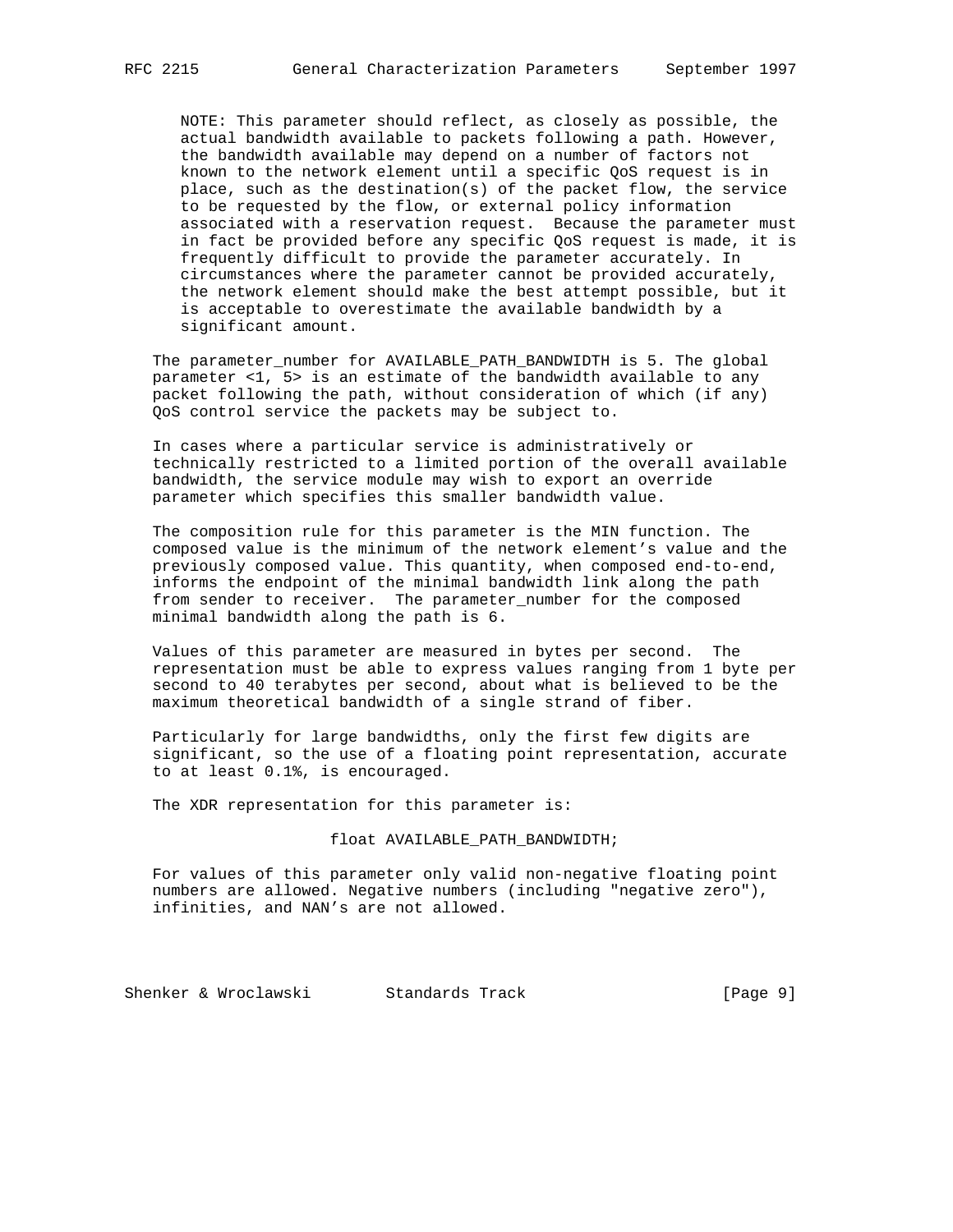NOTE: An implementation which utilizes general-purpose hardware or software IEEE floating-point support may wish to verify that arriving parameter values meet these requirements before using the values in floating-point computations, in order to avoid unexpected exceptions or traps.

 If the network element cannot or chooses not to provide an estimate of path bandwidth, it may export a local value of zero for this parameter. A network element or application receiving a composed value of zero for this parameter must assume that the actual bandwidth available is unknown.

## 3.4 MINIMUM\_PATH\_LATENCY

 The local parameter is the latency of the packet forwarding process associated with the network element, where the latency is defined to be the \*smallest\* possible packet delay added by the network element. This delay results from speed-of-light propagation delay, from packet processing limitations, or both. It does not include any variable queuing delay which may be present.

 The purpose of this parameter is to provide a baseline minimum path latency for use with services which provide estimates or bounds on additional path delay, such as Guaranteed [RFC 2212]. Together with the queuing delay bound offered by Guaranteed and similar services, this parameter gives the application knowledge of both the minimum and maximum packet delivery delay. Knowing both the minimum and maximum latency experienced by data packets allows the receiving application to accurately compute its de-jitter buffer requirements.

 Note that the quantity characterized by this parameter is the absolute smallest possible value for the packet processing and transmission latency of the network element. This value is the quantity required to provide the end hosts with jitter bounds. The parameter does \*not\* provide an upper-bound estimate of minimum latency, which might be of interest for best-effort traffic and QoS control services which do not explicitly offer delay bounds. In other words, the parameter will always underestimate, rather than overestimate, latency, particularly in multicast and large cloud situations.

 When packets traversing a network element may experience different minimal latencies over different paths, this parameter should, if possible, report an accurate latency value for each path. For example, when an ATM point-multipoint virtual circuit is used to implement IP multicast, the mechanism that implements this parameter for the ATM cloud should ideally compute a separate value for each destination. Doing this may require cooperation between the ingress

Shenker & Wroclawski Standards Track [Page 10]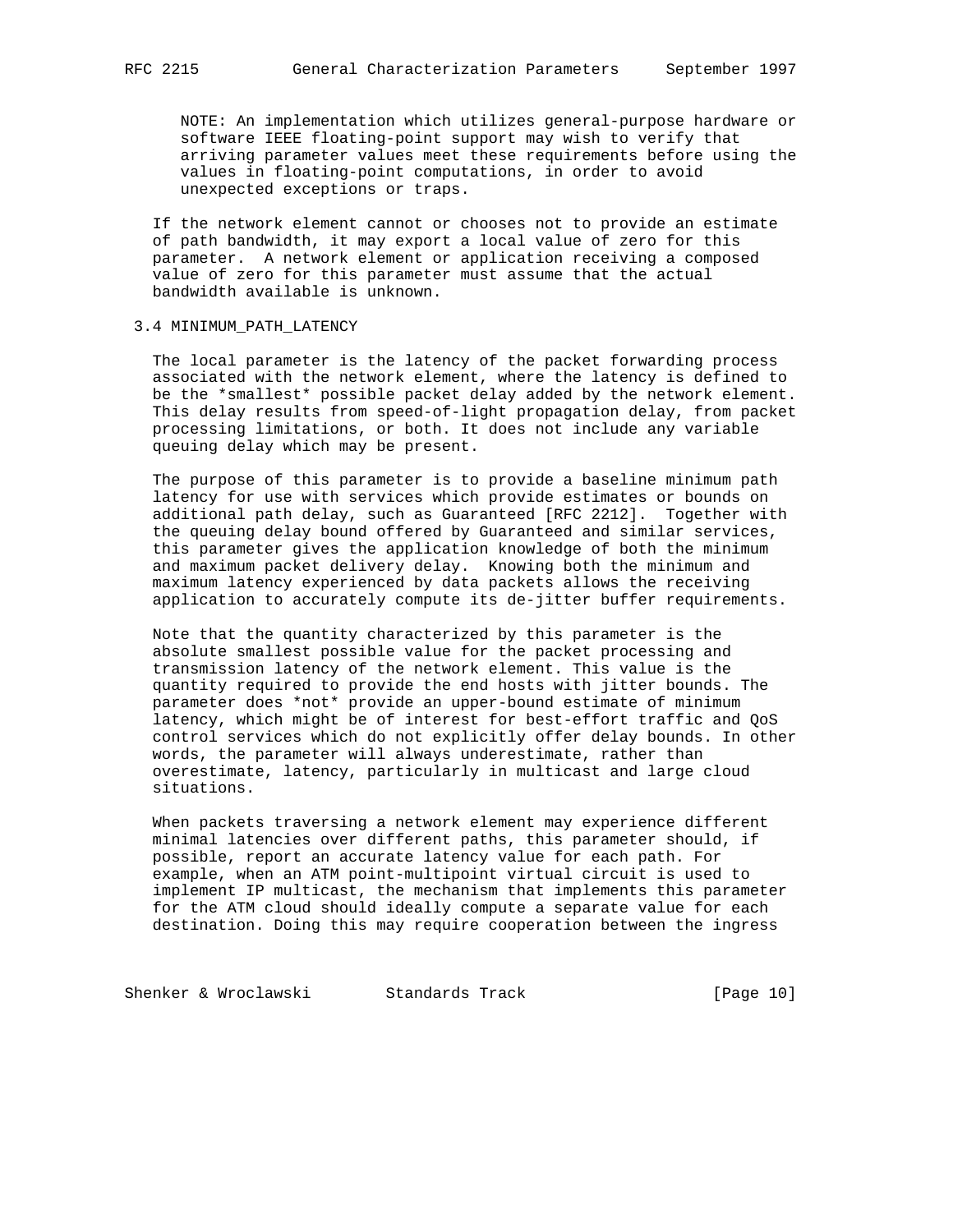and egress elements bounding the multi-access communication cloud. The method by which this cooperation is achieved, and the choice of which IP-level network element actually provides and composes the value, is technology-dependent.

 An alternative choice is to provide the same value of this parameter for all paths through the cloud. The value reported must be the smallest latency for any possible path. Note that in this situation, QoS control services (e.g., Guaranteed) which provide an upper bound on latency cannot simply add their queuing delay to the value computed by this parameter; they must also compensate for path delays above the minimum. In this case the range between the minimum and maximum packet delays reported to the application may be larger than actually occurs, because the application will be told about the minimum delay along the shortest path and the maximum delay along the actual path. This is acceptable in most situations.

 A third alternative is to report the "indeterminate" value, as specified below. In this circumstance the client application may either deduce a minimum path latency through measurement, or assume a value of zero.

 The composition rule for this parameter is summation with a clamp of  $(2**32 - 1)$  on the maximum value. This quantity, when composed end to-end, informs the endpoint of the minimal packet delay along the path from sender to receiver. The parameter\_number for the latency of the network element's link is 7. The parameter\_number for the cumulative latency along the path is 8.

 The latencies are reported in units of one microsecond. An individual element can advertise a latency value between 1 and 2\*\*28 (somewhat over two minutes) and the total latency added across all elements can range as high as  $(2**32)-2$ . If the sum of the different elements delays exceeds  $(2**32)-2$ , the end-to-end advertised delay should be reported as indeterminate. This is described below.

 Note that while the granularity of measurement is microseconds, a conforming element is free to actually measure delays more loosely. The minimum requirement is that the element estimate its delay accurately to the nearest 100 microsecond granularity. Elements that can measure more accurately are, of course, encouraged to do so.

 NOTE: Measuring in milliseconds is not acceptable, because if the minimum delay value is a millisecond, a path with several hops will lead to a composed delay of at least several milliseconds, which is likely to be misleading.

Shenker & Wroclawski Standards Track [Page 11]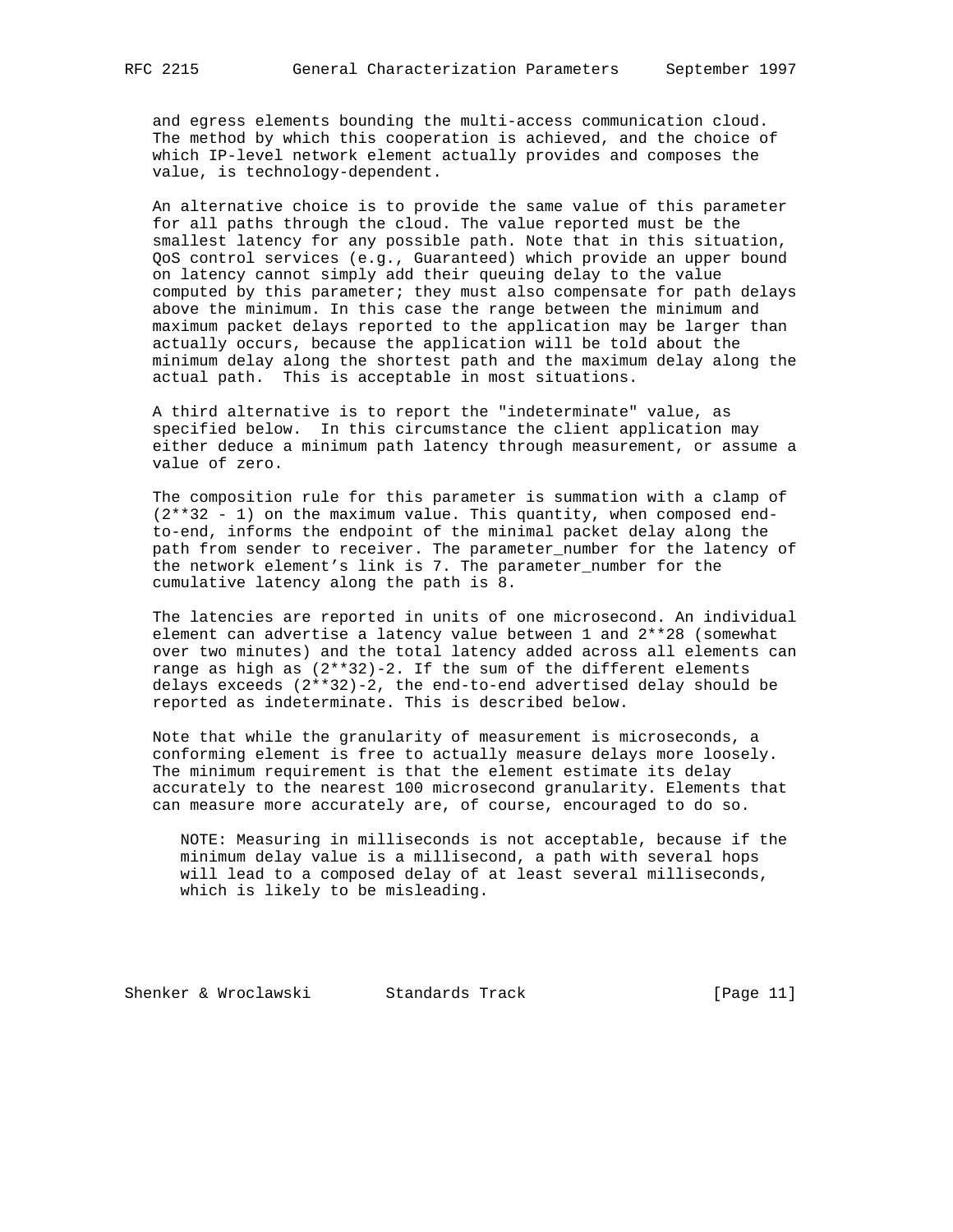The XDR description of this parameter is:

#### unsigned int MINIMUM\_PATH\_LATENCY;

The distinguished value  $(2**32)-1$  is taken to mean "indeterminate latency". A network element which cannot accurately predict the latency of packets it is processing should set its local parameter to this value. Because the composition function limits the composed sum to this value, receipt of this value at a network element or application indicates that the true path latency is not known. This may happen because one or more network elements could not supply a value, or because the range of the composition calculation was exceeded.

## 3.5. PATH\_MTU

 This parameter computes the maximum transmission unit (MTU) for packets following a data path. This value is required to invoke QoS control services which require that IP packet size be strictly limited to a specific MTU. Existing MTU discovery mechanisms cannot be used because they provide information only to the sender and they do not directly allow for QoS control services to specify MTU's smaller than the physical MTU.

 The local characterization parameter is the IP MTU, where the MTU of a network element is defined to be the maximum transmission unit the network element can accommodate without fragmentation, including IP and upper-layer protocol headers but not including link level headers. The composition rule is to take the minimum of the network element's MTU and the previously composed value. This quantity, when composed end-to-end, informs the endpoint of the maximum transmission unit that can traverse the path from sender to receiver without fragmentation. The parameter\_number for the MTU of the network element's link is 9. The parameter\_number for the composed MTU along the path is 10.

 A correct and valid value of this parameter must be provided by all IS-aware network elements.

 A specific service module may specify an MTU smaller than that of the overall network element by overriding this parameter with one giving the service's MTU value. A service module may not specify an MTU value larger than that given by the global parameter.

 Values of this parameter are measured in bytes. The representation must be able to express values ranging from 1 byte to 2\*\*32-1 bytes.

Shenker & Wroclawski Standards Track [Page 12]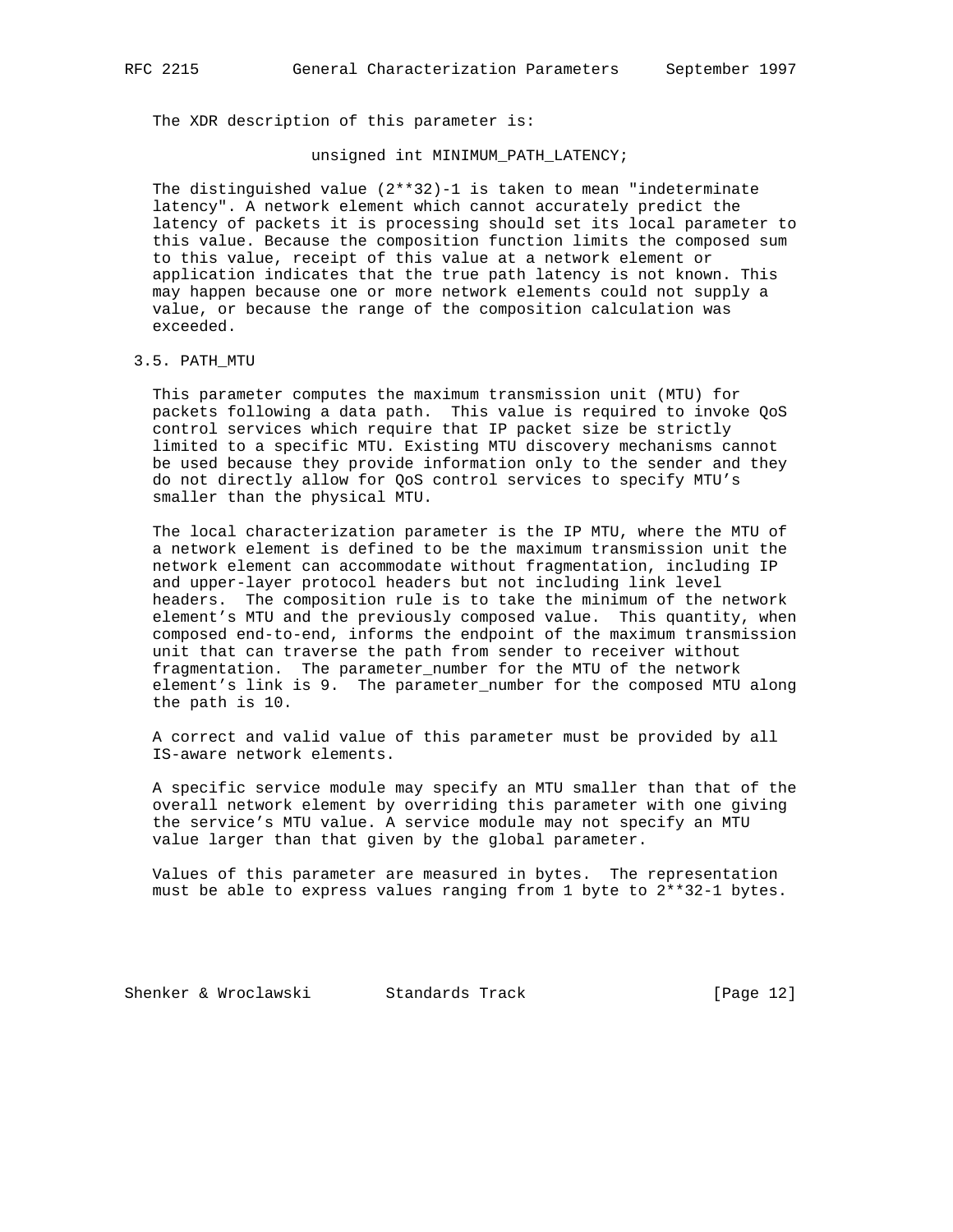The XDR description of this parameter is:

#### unsigned int PATH\_MTU;

3.6. TOKEN\_BUCKET\_TSPEC

 This parameter is used to describe data traffic parameters using a simple token bucket filter. This parameter is used by data senders to describe the traffic parameters of traffic it expects to generate, and by QoS control services to describe the parameters of traffic for which the reservation should apply. It is defined as a general rather than service-specific parameter because the same traffic description may be used by several QoS control services in some situations.

 NOTE: All previous definitions in this note have described "characterization parameters", with local values set by network elements to characterize their behavior and composition rules to give the resulting end-to-end behavior. The TOKEN\_BUCKET\_TSPEC is not a characterization parameter, because intermediate nodes within the network do not export local values for TOKEN\_BUCKET\_TSPECs. The TOKEN\_BUCKET\_TSPEC is simply a data structure definition given here because it is common to more than one QoS control service.

The TOKEN\_BUCKET\_TSPEC parameter is assigned parameter\_number 127.

 The TOKEN\_BUCKET\_TSPEC takes the form of a token bucket specification plus a peak rate [p], minimum policed unit [m], and a maximum packet size [M].

 The token bucket specification includes an average or token rate [r] and a bucket depth [b]. Both [r] and [b] must be positive.

 The token rate [r] is measured in bytes of IP datagrams per second. Values of this parameter may range from 1 byte per second to 40 terabytes per second. In practice, only the first few digits of the [r] and [p] parameters are significant, so the use of floating point representations, accurate to at least 0.1% is encouraged.

 The bucket depth, [b], is measured in bytes. Values of this parameter may range from 1 byte to 250 gigabytes. In practice, only the first few digits of the [b] parameter are significant, so the use of floating point representations, accurate to at least 0.1% is encouraged.

 The peak traffic rate [p] is measured in bytes of IP datagrams per second. Values of this parameter may range from 1 byte per second to 40 terabytes per second. In practice, only the first few digits of

Shenker & Wroclawski Standards Track [Page 13]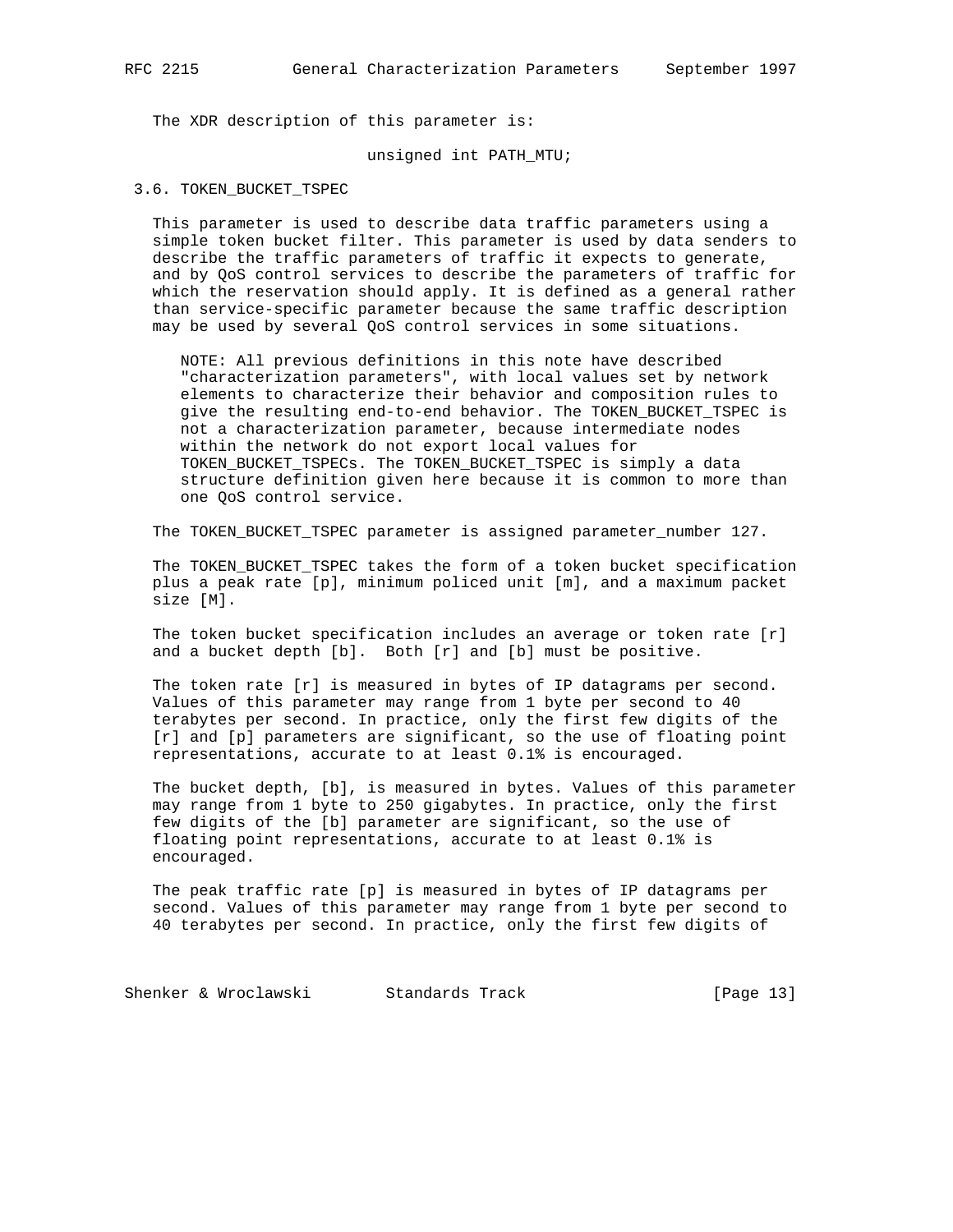the [r] and [p] parameters are significant, so the use of floating point representations, accurate to at least 0.1% is encouraged. The peak rate value may be set to positive infinity, indicating that it is unknown or unspecified.

 The range of values allowed for these parameters is intentionally large to allow for future network technologies. A particular network element is not expected to support the full range of values.

 The minimum policed unit, [m], is an integer measured in bytes. This size includes the application data and all protocol headers at or above the IP level (IP, TCP, UDP, RTP, etc.). It does not include the link-level header size, because these headers will change in size as the packet crosses different portions of the internetwork.

 All IP datagrams less than size [m] are treated as being of size m for purposes of resource allocation and policing. The purpose of this parameter is to allow reasonable estimation of the per-packet resources needed to process a flow's packets (maximum packet rate can be computed from the [b] and [m] terms) and to reasonably bound the bandwidth overhead consumed by the flow's link-level packet headers. The maximum bandwidth overhead consumed by link-level headers when carrying a flow's packets is bounded by the ratio of the link-level header size to [m]. Without the [m] term, it would be necessary to compute this bandwidth overhead assuming that every flow was always sending minimum-sized packets, which is unacceptable.

 The maximum packet size, [M], is the biggest packet that will conform to the traffic specification; it is also measured in bytes. Any packets of larger size sent into the network may not receive QoS controlled service, since they are considered to not meet the traffic specification.

 Both [m] and [M] must be positive, and [m] must be less then or equal to [M].

The XDR description of this parameter is:

 struct { float r; float b; float p; unsigned m; unsigned M; } TOKEN\_BUCKET\_TSPEC;

Shenker & Wroclawski Standards Track [Page 14]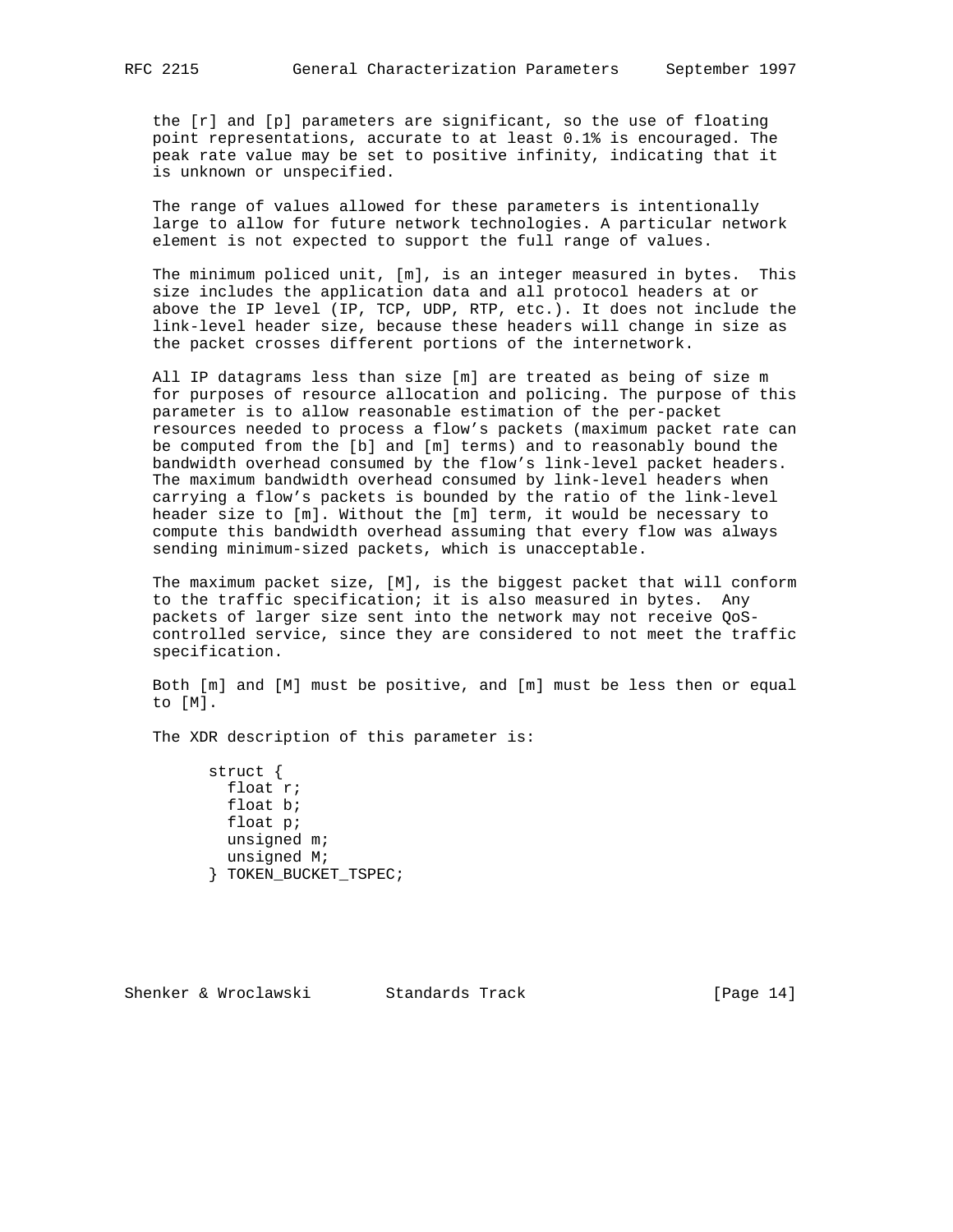For the fields [r] and [b] only valid non-negative floating point numbers are allowed. Negative numbers (including "negative zero), infinities, and NAN's are not allowed.

 For the field [p], only valid non-negative floating point numbers or positive infinity are allowed. Negative numbers (including "negative zero), negative infinities, and NAN's are not allowed.

 NOTE: An implementation which utilizes general-purpose hardware or software IEEE floating-point support may wish to verify that arriving parameter values meet these requirements before using the values in floating-point computations, in order to avoid unexpected exceptions or traps.

4. Security Considerations

 Implementation of the characterization parameters described in this memo creates no known new avenues for malicious attack on the network infrastructure. Implementation of these characterization parameters does, of necessity, reveal some additional information about a network's performance, which in extremely rare circumstances could be viewed as a security matter by the network provider.

5. References

 [RFC 2005] Braden, R., Ed., et. al., "Resource Reservation Protocol (RSVP) - Version 1 Functional Specification", RFC 2205, September 1997.

 [RFC 2210] Wroclawski, J., "The Use of RSVP with IETF Integrated Services", RFC 2210, September 1997.

 [RFC 2216] Shenker, S., and J. Wroclawski, "Network Element QoS Control Service Specification Template", RFC 2216, September 1997.

 [RFC 2212] Shenker, S., Partridge, C., and R. Guerin "Specification of the Guaranteed Quality of Service", RFC 2212, September 1997.

 [RFC 2211] Wroclawski, J., "Specification of the Controlled Load Quality of Service", RFC 2211, September 1997.

 [RFC 1832] Srinivansan, R., "XDR: External Data Representation Standard", RFC 1832, August 1995.